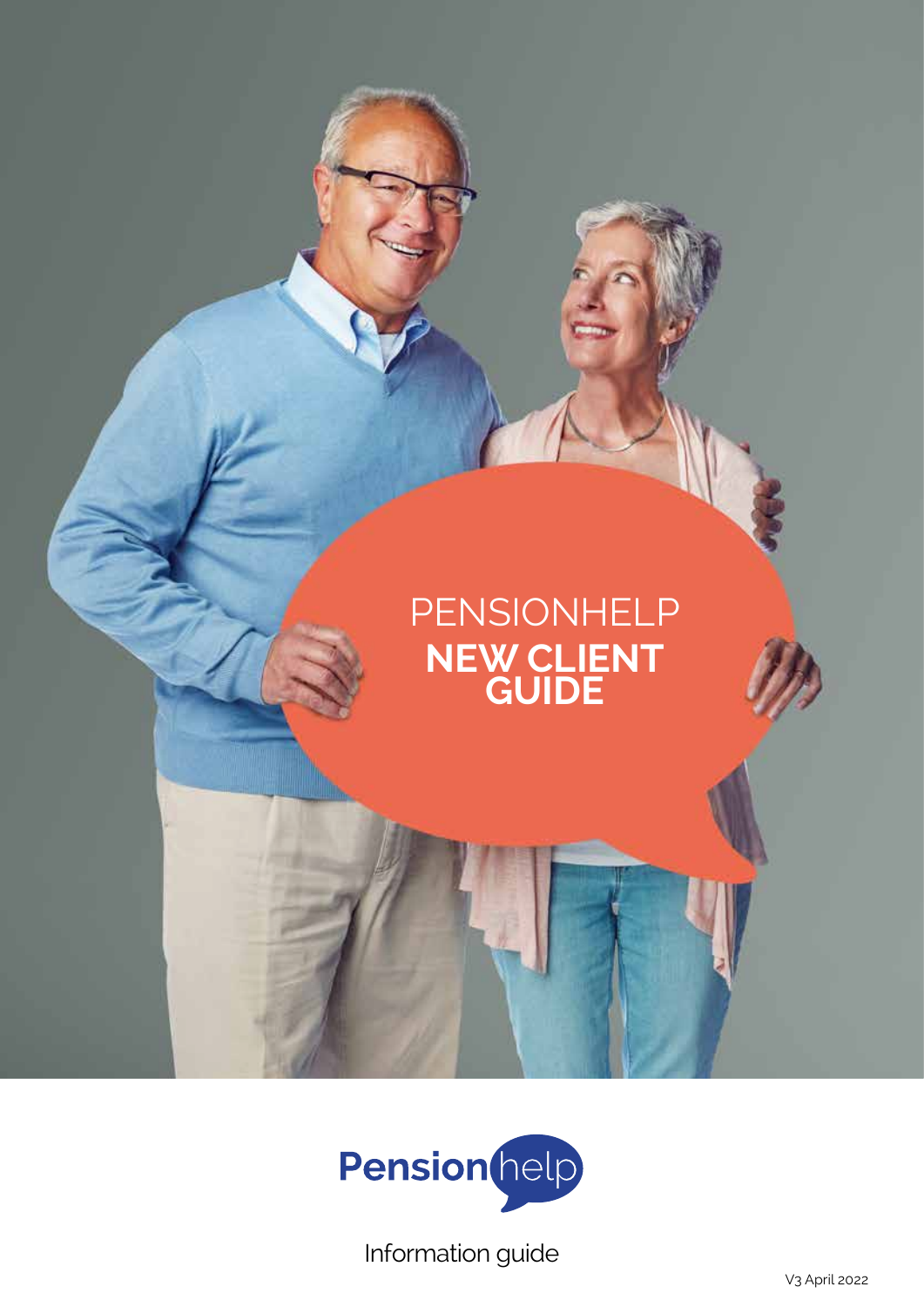

# **Welcome** To Pensionhelp

We specialise in helping you to achieve your retirement aims. That involves getting to know you, your personal circumstances and your objectives for retirement. Then helping you to secure the right financial outcomes to meet those objectives.

This short guide explains how we'll work with you to achieve this and aims to answer some questions you might have.

Before we get started though, thank you for using our service.

You've been referred to us by your existing Financial Adviser, Accountant, Solicitor or another financial professional.

We have established relationships with many such professionals. They understand and trust the specialist service we provide and usually suggest that we get involved because they are not able to provide this service themselves.

Mark Wilson

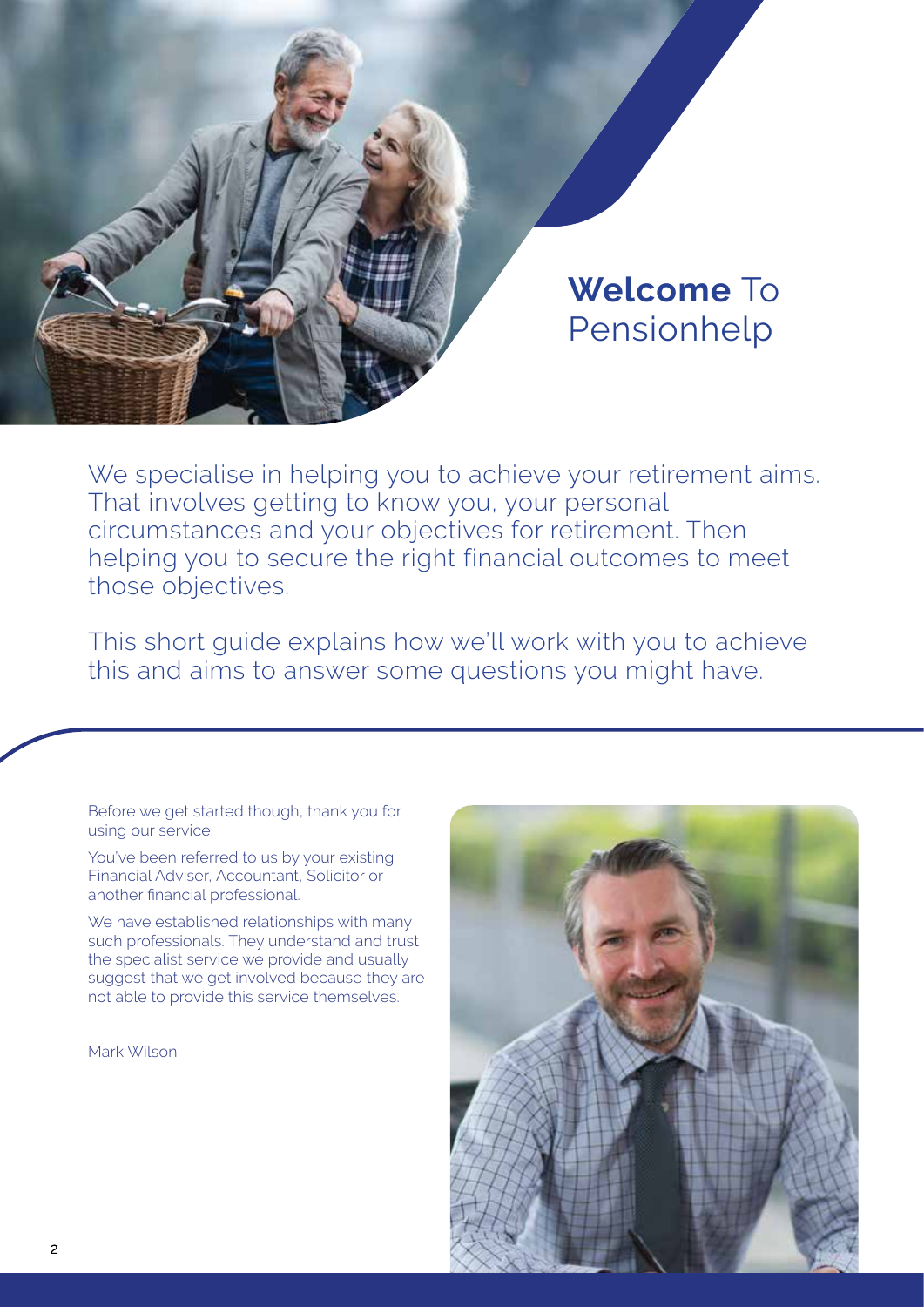### Is Our Service Right For You?

We are experts in advising on whether a defined benefit pension scheme you are a member of is still right for you, or whether you should consider a transfer to another type of pension scheme.

A defined benefit pension scheme offers valuable, guaranteed benefits related to your salary and how many years you worked for the employer that provides the scheme. They are often known as final salary or salary-related schemes.

Our starting point is that a transfer to another type of pension won't be in the interests of most people. There are exceptions though. So, to make sure it's worth us taking a closer look at whether your case is potentially one of those, we follow a process to ensure that our service is right for you.

### What To Expect: At A Glance

The chart opposite provides an overview of the process Pensionhelp follow when providing advice. This covers the work that we do up to the point of making our recommendation to you.

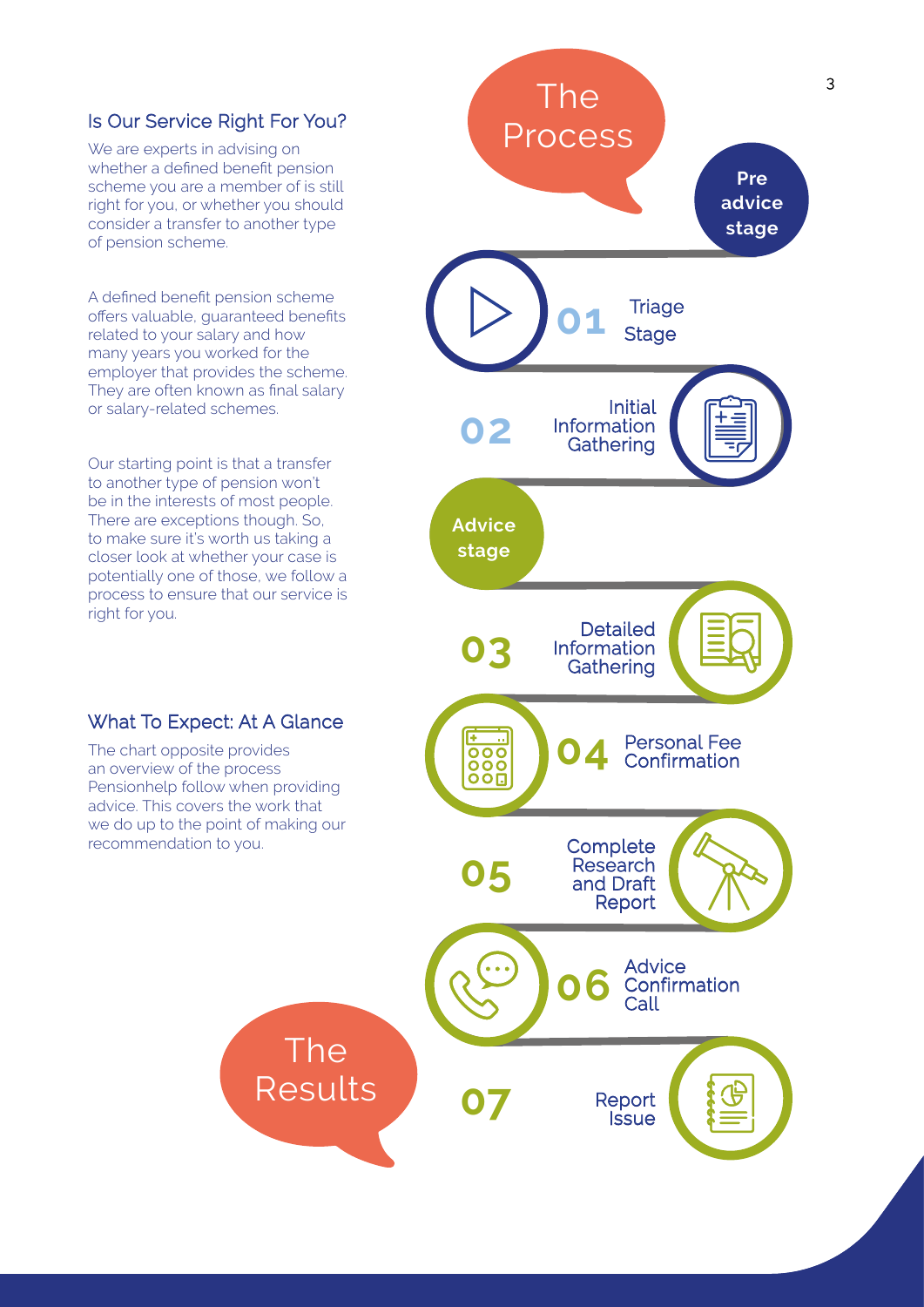# What To Expect: **The Detail**

# Pre Advice

## Triage Stage

When you are referred to Pensionhelp, we ask that you complete the 'Triage Stage' of our process. This is an information service which contains generic information. The purpose of this process is to give you enough information so that you can make a decision as to whether it would be in your interests to take financial advice on a transfer of pension benefits.

This involves you watching our triage video, reading our 'Pre-Advice Information Guide' and then confirming whether you wish to proceed to the next stage.

## Initial Information Gathering

If you wish to move on from the triage stage, we ask you to book an appointment with one of our initial case handlers and (if you have not done so already) to complete a 'Confidential Financial Review'. Our case handler will telephone you at the appointed time to ensure that the form is fully completed. We may ask you to start gathering more information during this meeting such as a State Pension Forecast.

In preparation for your telephone appointment, we will ask you to complete our Financial Resilience Questionnaire. This will allow us to personalise our advice process for you.

# Advice Stage

## Detailed Information Gathering

Your case will then be passed over to the advice team. They will contact your existing scheme for any missing information, and they may need to contact you to request further information about your circumstances or to discuss your objectives in more detail. Sometimes they may need to contact you on more than one occasion.

## Personal Fee Confirmation

Once we have all the information we require from you and your existing pension providers, we will be in a position to confirm the charges associated with the advice. We will issue you with a 'Personalised Charges Document' it is at this point that you will need to commit to our fee arrangement if you wish to proceed.

## Complete Research And Draft Report

If you agree to proceed, we will continue with our research. If we do not believe a transfer of benefits is in your interest or if we believe things are unclear, we may issue an 'Abridged Advice' report to you (this is an abbreviated form of advice for which Pensionhelp do not charge). Alternatively we may draft a 'Full Advice' report. We will telephone you at this point to outline our proposed advice and confirm your understanding. This call must take place before we issue our final report.

## Report Issue

After we have spoken, we will make any changes to our draft report and then issue our final report with supporting documents to you. In order to go ahead with our advice, you will need to then complete and return all the requested documents to us.

## Preparation

In order for us to provide financial advice, we need to gather detailed information about your circumstances.

It will speed up the process if you can gather information about your current financial situation. We explain what and why in the next section. For some of the things we ask you to do, it can save considerable time during our discussion if you're able to send them to us in advance:

- Your State Pension Forecast. We explain how to obtain this later in this booklet.
- Your Financial Review including the Expenditure and Attitude to Risk Sections.

Our advice should play a significant part in your future. That makes it important for us to get as much information as possible at this stage, which we will then go on to consider in detail.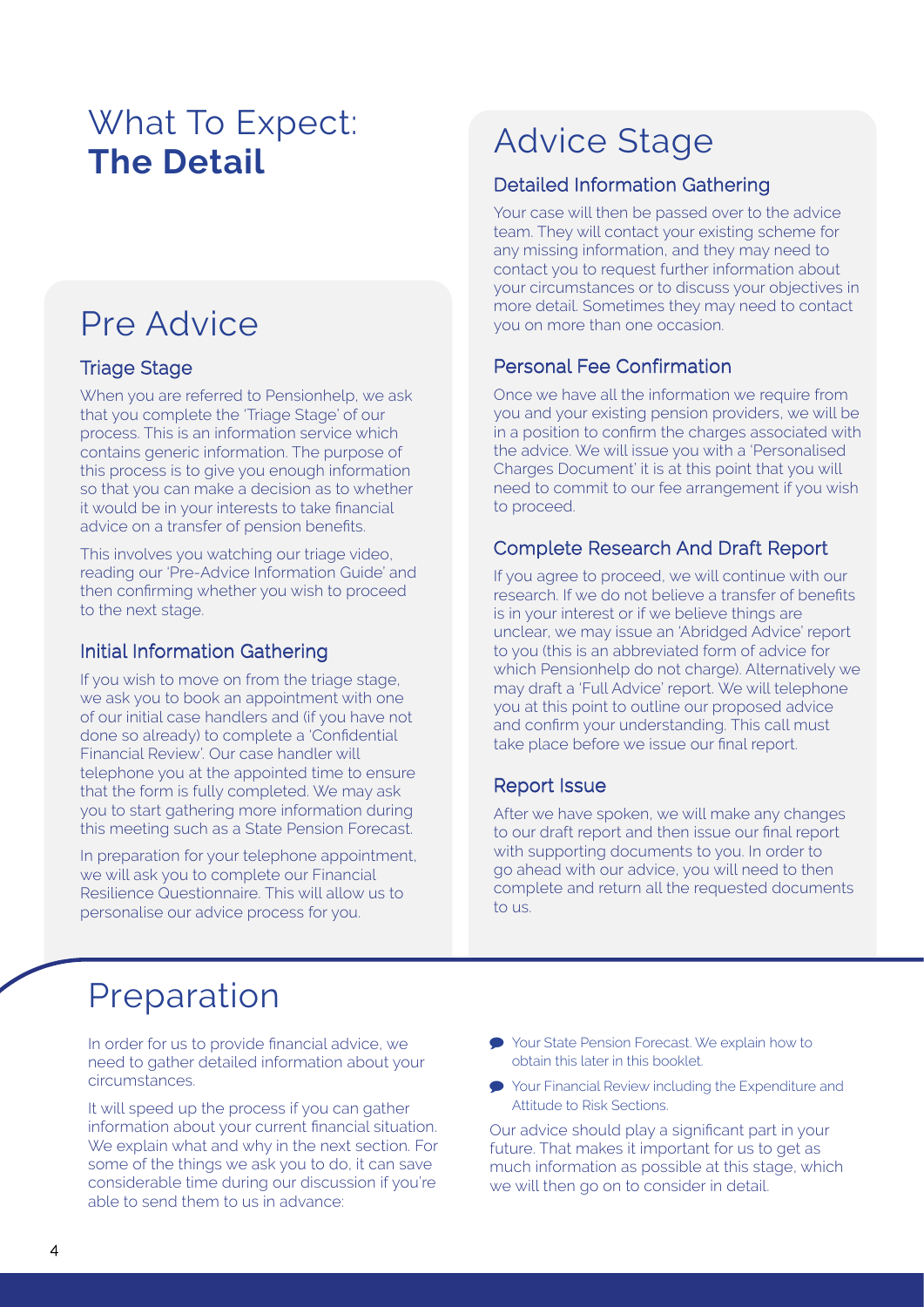## Here's A Summary Of What We'll Cover During Our Discussion.

#### **YOUR OBJECTIVES**

 We'll find out why you are reviewing your defined benefit pension now and whether a specific event has triggered this. We'll also clarify when you are looking to retire and assess whether you are looking for guarantees from your pension. What you want to happen to your pension when you die and the 'shape' of retirement income you would like will be considered, too. If you want flexibility, we can explore the elements of flexibility that you find important.

#### **YOUR FINANCES**

- We'll ask for details of your current assets and liabilities, including any savings and investments, and all the pension schemes you are a member of. These play a key part in your overall financial planning.
- We'll also need your partner or spouse's financial details, because their circumstances and financial arrangements may affect any advice that we give to you. If you have shared household expenditure, usually you'll both need to consider your retirement plans too.

#### **YOUR INCOME AND OUTGOINGS**

- We'll review your current and expected future household income and outgoings. We use the Expenditure Form we ask you to complete in advance as part of this. It's worth checking the current expenditure figures you give us against the amount you've actually spent in recent months as we've found it's common for people to underestimate this.
- Your expenditure in retirement can be difficult to estimate, but we can work it out based on your current expenditure, discounting costs that won't be there when you retire, such as your mortgage.
- In fact, anticipating your retirement expenditure is crucial to the advice we give you. So, we will need to spend a bit of time on this during our discussion, getting as much detail as possible.
- All potential sources of retirement income are important. That's why we ask you to get a State Pension Forecast for you and any partner or spouse that lives with you.

#### **YOUR PRIORITIES**

 We'll talk about the type of retirement you'd ideally like and the wider financial objectives that are most important to you.

#### **YOUR CHANGING NEEDS IN RETIREMENT**

- **●** The amount of income you'll need and where you might look to get it from can change during retirement and we'll explore this with you.
- **•** For instance, as you get older, your income needs might increase or decrease. Your plans in early retirement could be very different from your plans in later life.
- When it comes to sources of income you may receive a future capital sum through downsizing property, selling a business or perhaps an inheritance (although this won't usually be in your control). Any income from part-time work and sources that start at a particular age (like the State Pension) will be relevant too.
- You might not know yet exactly what will happen and when for you during retirement, but it's important you give some thought to changes that might affect your financial position during these years.
- We'll use the information you give us to build a Cash Flow Model for you. This will project your future income and outgoings to estimate whether you'll be able to meet your outgoings throughout your anticipated retirement, setting the context for the advice we'll give.

#### **YOUR RISK FACTORS**

We'll discuss the level of risk that you're prepared to and able to take with your pension, based on your answers to our Attitude to Risk Questionnaire. Risk means different things to different people, and there are several different types of risk to consider too.

#### **YOUR HEALTH**

**■** We ask about any health issues you or your spouse have. That's because this could affect the advice we give you. For example, with some types of financial product we might consider, having health issues can actually mean you get better terms.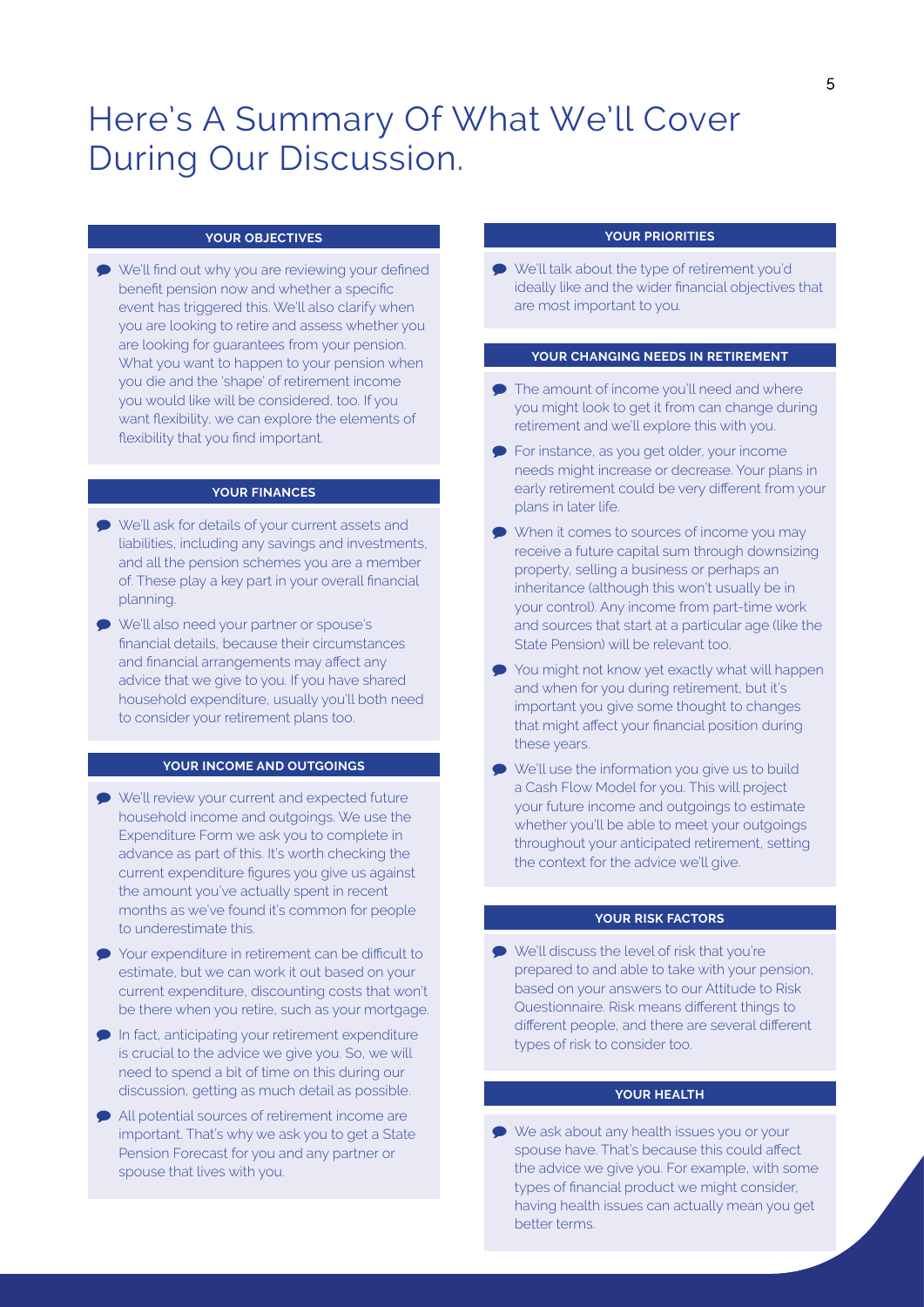## Questions And Answers

### How Much Do You Charge For Your Service?

You can find the details in our Services & Fees document which you should read carefully and discuss with us if anything isn't clear.

We will issue a 'Personalised Charges Document' to you which will confirm any charges you will be liable for. We will issue this once we have assessed the scope of the work we will complete. We cannot charge you any fee until you confirm acceptance of the charge.

## How Do I Get A State Pension Forecast?

You can get this online or over the phone.

**To apply online go to www.gov.uk/checkstate-pension** and follow the instructions from there. You'll need to verify your identity as part of the process, either through your Government Gateway account if you have one, or by using the GOV.UK verify service, so you will find it helpful to have one or more of the following to hand:

- A valid UK passport.
- **Bank Statement showing direct debit payments.**
- A P60 for the latest tax year.
- Payslips for the last 2-3 months.
- National Insurance Number.

You may also need your mobile phone to receive a security code.

**To apply by phone,** call 0345 3000 168. You'll have to do this if you are within 30 days of your State Pension age, or already over this age.

#### **Please note we will need this forecast for your spouse / partner as well.**

## How Long Does It Take For You To Send Me Your Report And Advice?

Once we have the information we need from your defined benefit pension scheme and any other relevant providers it usually takes us three weeks to produce our report and advice for you. That includes time for it to be checked and reviewed before we send it to you.

### If I Take Your Advice, How Long Does It Take To Make The Arrangements?

This depends on the advice and what it involves doing, but it generally takes between eight to ten weeks. We will be happy to give you more information about this for your particular circumstances once we've sent your report and advice.

Please note: Pensionhelp do not guarantee to meet any Transfer Value Expiry Dates. Our role is to provide financial advice to clients. This involves gathering information from clients and third parties. We cannot confirm suitability of advice until we have all of the information required and on occasion this means that we are unable to meet deadline dates. On occasion new transfer values will need to be obtained, schemes may charge for this, and new transfer values may be lower than existing ones. Pensionhelp accept your case to review on the basis that you understand that we do not guarantee to meet any deadline dates

### I Know What I Want To Do. Why Do You Need All This Information?

Often, if you know what you want to do with your money, you don't need to use a financial adviser. For anything involving a potential defined benefit pension transfer though, by law you must take financial advice if your transfer value would exceed £30,000.

If you ask us to provide this advice, we have to gather enough information about your circumstances to do this properly. We won't accept instructions from you that are against our advice or that we don't believe are in your best interests.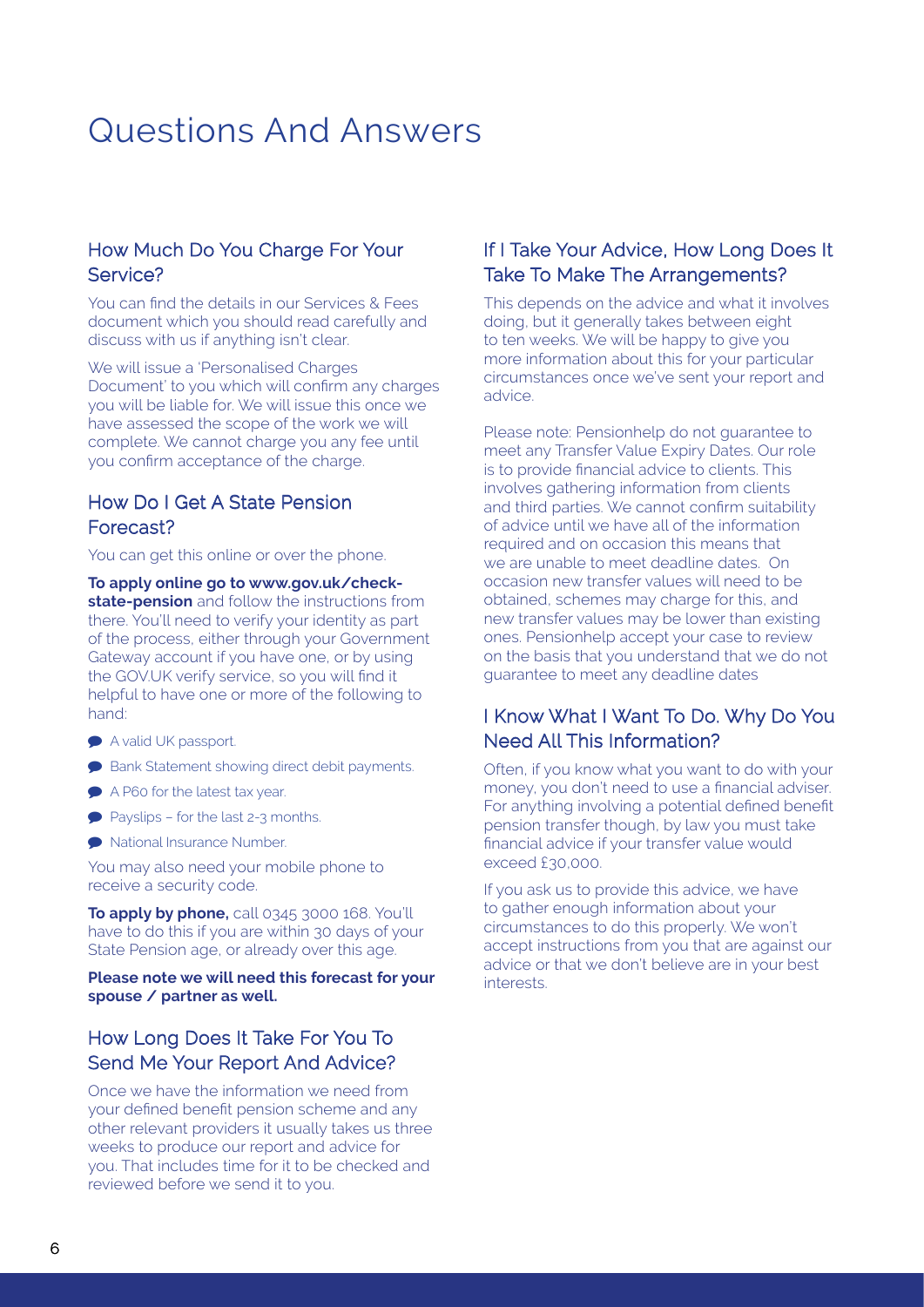

## Our Service **Proposition**

In some instances our service proposition is unlikely to be right for you. On occasion we screen out cases where we believe that our service is not suitable.

## Our Service Isn't Right For You If:

- The transfer value you are offered is under a set amount that we review from time to time. We will let you know what that amount is when we make initial contact with you. If you would like to know before then please do contact us.
- You are under 50 years old.
- You are still an active member of the defined benefit scheme.
- **●** You want to consider buying a commercial property as part of a review and rearrangement of your current pension plans.
- You'll have less than eight weeks to accept a transfer value offer made to you by your defined benefit scheme.

It might not be obvious right away if your case falls into one of these categories. If we find out once we have started working with you that it does, we'll tell you as quickly as possible and you won't have to pay for the work we've done up until then.

A SERVICE THAT SUITS **YOU**